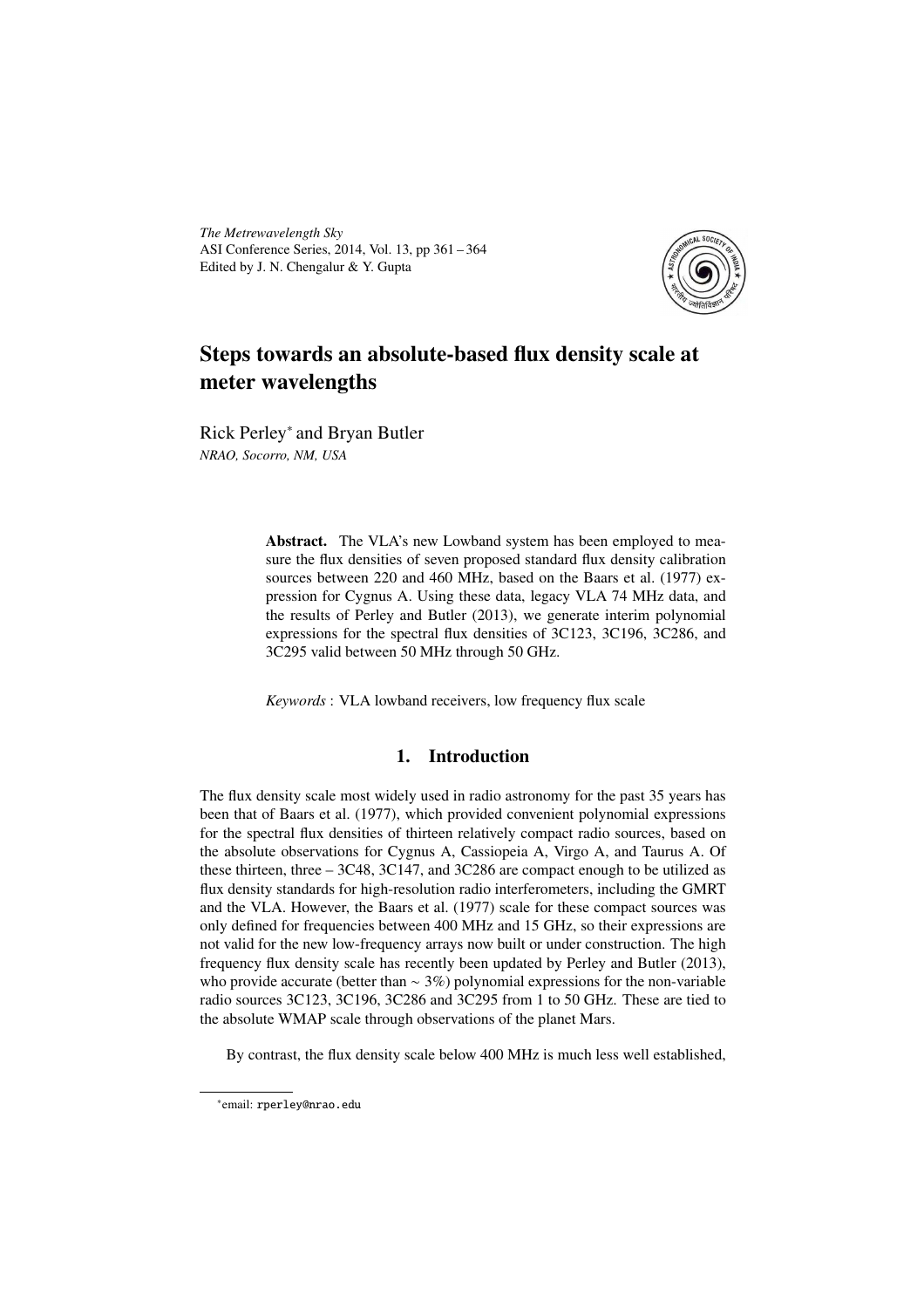with many proposed scales and standards, which are in disagreement at the level of 5 to 10%, or more, as described in Baars et al. (1977). Scaife and Heald (2012) recently proposed a unified scale spanning 30 to 300 MHz for six compact sources, based on a Bayesian analysis utilizing a number of the older scales. However, this is a weighted scale utilizing older work, and is not directly tied to an absolute standard nor utilizes any new observations.

To put this, or any other low-frequency scale on an absolute standard requires measuring accurate ratios between the proposed calibrator sources and the primary sources Cygnus A, Taurus A, or Virgo A, whose absolute spectral flux densities are believed to be known. Of these three sources, the best standard is Cygnus A, as it is the strongest and the most compact. Making these ratio measurements is not trivial, as the flux density of Cygnus A is more than two orders of magnitude higher than that of the calibrator objects, and, for a 25-meter antenna, observing Cygnus A more than quadruples the system power. Both effects place strong demands on receiver and interferometer linearity.

The old Very Large Array could not accurately measure the ratios between proposed calibrator sources and the standard Cygnus A, as both the analog and digital portions were not designed for such high power and flux density ranges. The recentlycompleted Jansky Very Large Array has been designed for high linearity in its analog and digital components. Hence, it is capable of accurately measuring the flux density ratios between Cygnus A and standard calibrator sources.

## 2. VLA's new low-band system

The old VLA's low frequency receivers ('4' band and P-band) were incompatible with the Jansky VLA's electronics, and have now been replaced with a single wideband (50 – 500 MHz) receiver, funded with a \$270K grant by the US Naval Observatory. See Huib Intema's contribution in these proceedings for a more thorough description. All VLA antennas are now equipped with these new receivers, and commissioning tests are ongoing.

## 3. Observations and results

#### 3.1 Observations

As part of the commissioning effort of the LowBand receivers, we have taken observations of seven proposed low-frequency calibrator sources – 3C48, 3C123, 3C147, 3C196, 3C286, 3C295, and 3C380, plus the absolute standard 3C405 (Cygnus A), in seven short sessions between October 2013 and January 2014, while the array was in the B configuration (providing ∼15 arcseconds resolution). Six of these soruces (excluding 3C123) are Scaife and Heald (2012) sources, and five of these (excluding 3C196 and 3C380) are Baars et al. (1977) sources. Included in the observations were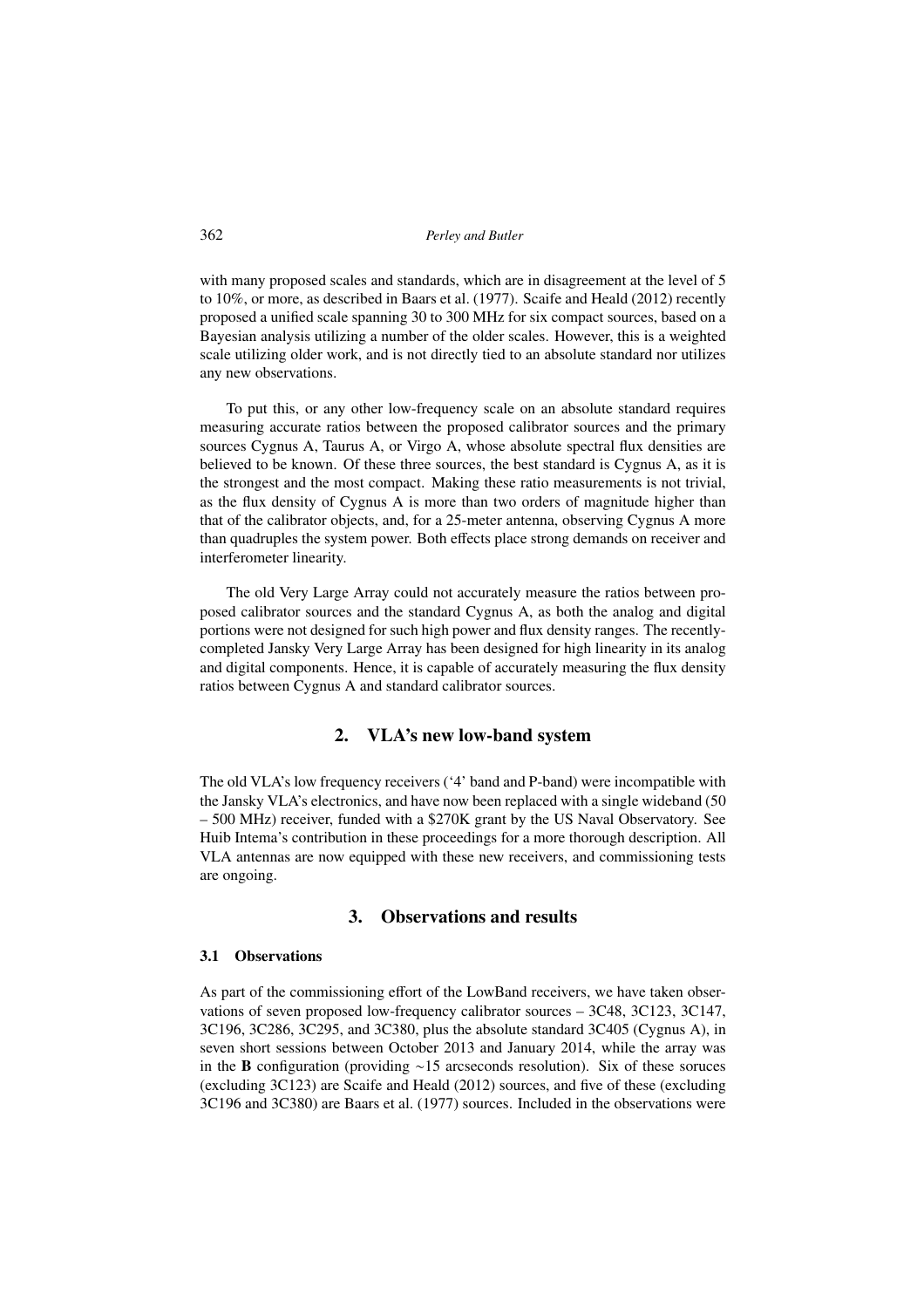Table 1. Results from old and new VLA.

|            | 286/296 |       | 196/295 196/123 |      | 196/286 123/286 | 123/295 |
|------------|---------|-------|-----------------|------|-----------------|---------|
| Old VLA    | 0.430   | 0.776 | 0.322           | 1.81 | 5.61            | 2.41    |
| Jansky VLA | 0.432   | 0.775 | 0.320           | 1.80 | 5.61            | 2.42    |

|              | 3C <sub>48</sub> | 3C <sub>123</sub> | 3C147 | 3C196 | 3C286 | 3C295 | 3C380 |
|--------------|------------------|-------------------|-------|-------|-------|-------|-------|
| <b>New</b>   | 45.1             | 149.9             | 55.0  | 46.8  | 26.8  | 62.6  | 43.2  |
| S&H          | 44.2             |                   | 55.4  | 47.8  | 24.2  | 60.7  | 43.3  |
| Ratio        | 1.02             |                   | 1.03  | 0.98  | 1.11  | 1.03  | 1.00  |
| <b>Baars</b> | 45.4             | 140.5             | 53.8  |       | 27.1  | 61.1  |       |
| Ratio        | 0.99             | 1 07              | 1.02  |       | 0.99  | 1.02  |       |

Table 2. New flux densities.

The top line gives the newly derived flux density, based on Cygnus A. Below this is the Scaife and Heald (2012) value, under which is the ratio of our value to that of Scaife and Heald. Next is the Baars et al. (1977) value, followed by its ratio.

Taurus A and Virgo A. However, these sources were largely resolved out by the array, and the derived flux densities are not reliable. We observed between 216 and 472 MHz, utilizing 16 subbands, each of 16 MHz width.

#### 3.2 Calibration

RFI is a significant factor in this frequency band, with two of our 16 subbands so heavily contaminated that the data were abandoned. The remaining subbands are sufficiently free of RFI that a simple clipping operation was sufficient to allow accurate gain calibration. As some of the targeted objects are partially resolved (notably Cygnus A, 3C123, and 3C380), and as confusing background sources are always present, spectral flux densities were determined through imaging of each field in each subband. The accuracy in our process is difficult to determine at this time, as we have not yet had enough observations to determine the scatter. An encouraging initial indication comes from the observations of 3C380 and Cygnus A, which were both observed on four of the seven sessions. The resulting ratios were in agreement at the ∼1 – 3% level.

#### 3.3 VLA Comparison

Table 1 shows the ratios of the four non-variable sources from Perley and Butler (2013) using old VLA and Jansky VLA data. The old VLA data were taken from 1990 through 2008.